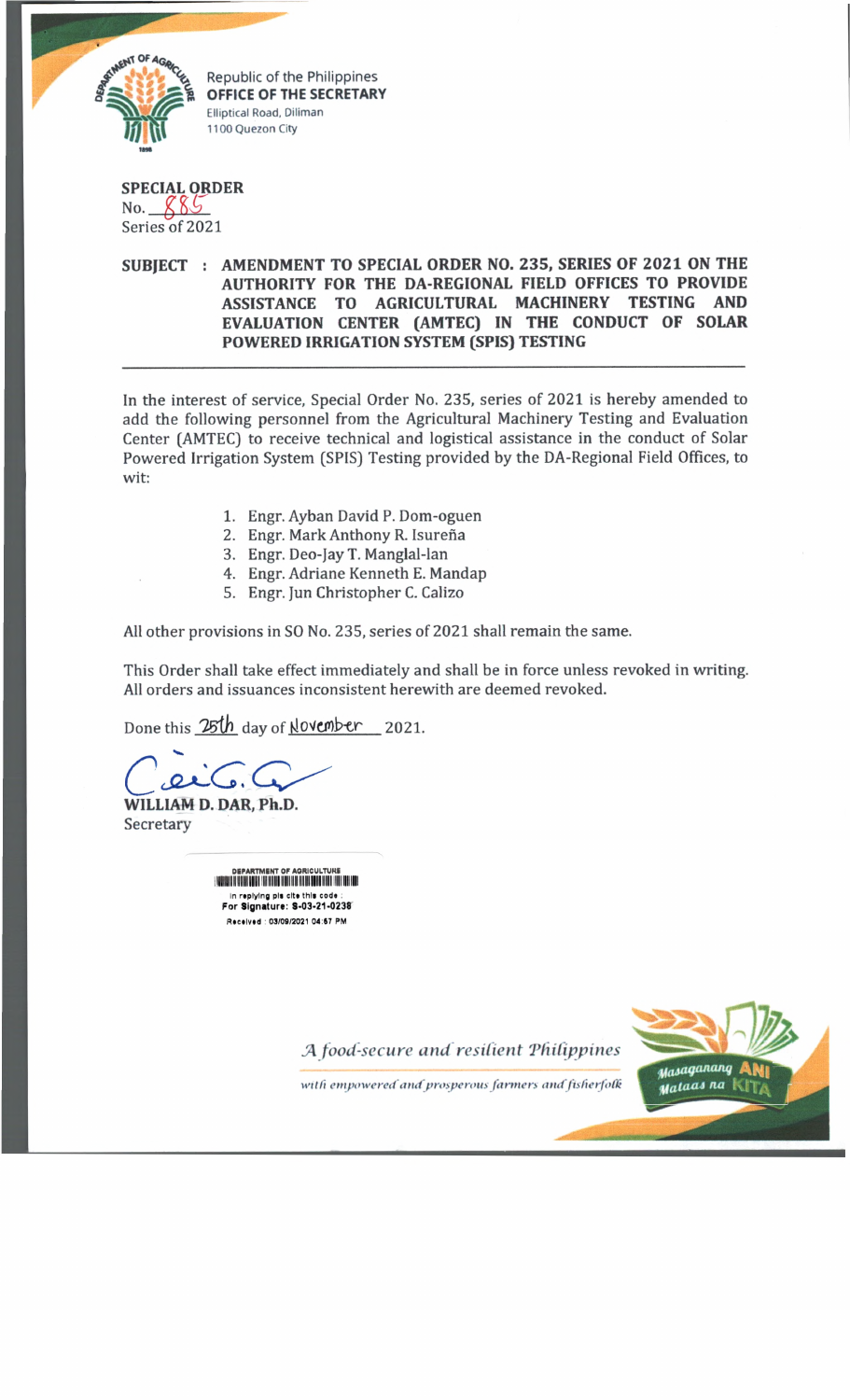

Republic of the Philippines<br>OFFICE OF THE SECRETARY Elliptical Road, Diliman 1100 Quezon City

## **SPECIAL ORDER** No. 235>

Series of 2021

**SUBJECT: AUTHORITY FOR THE DA-REGIONAL FIELD OFFICES TO PROVIDE ASSISTANCE TO AGRICULTURAL MACHINERY TESTING AND EVALUATION CENTER (AMTEC) IN THE CONDUCT OF SOLAR POWERED IRRIGATION SYSTEM (SPIS) TESTING**

In the interest of the service, the DA-Regional Field Offices are hereby authorized to provide technical and logistical assistance in the conduct of Solar Powered Irrigation System (SPIS) Testing to the following personnel from Agricultural Machinery Testing and Evaluation Center (AMTEC), to wit;

- 1. Romulo E. Eusebio
- 2. Fatima Joy J. Raytana
- . 3. Ray D. Alipio
- 4. Rhey Marc C. Albalos
- 5. Mary Christine M. Agoncillo
- 6. Karen Cybill D. Franco
- 7. Alphonse Regin C. Magmanlac
- 8. Glory Yster M. Reginio
- 9. Franklin C. Pajaron
- 10. Ellthon I. Turtor
- 11. Michaela Vivienne R. Santiago
- 12. Joanna Joyce D. Bato
- 13. Melvin T. Baldrias
- 14. Antonio Padua C. Juarez
- 15. Primitivo A. Cañales, Jr.
- 16. Julious Cesar C. Agan
- 17. Jeoffrey S. Beltran
- 18. Joel R. Soriyao
	- 19. Robert I. Imperial
	- 20. Jerome N. Castillo
	- 21. Rickie Bhoy M. Golveo
	- 22. Peter C. Libarnez, Jr.

Travelling and other logistical expenses to be incurred for the activities related to the performance testing of SPIS shall be charged against the funds allotted to the respective implementing agencies, subject to usual government accounting and auditing rules and regulations.